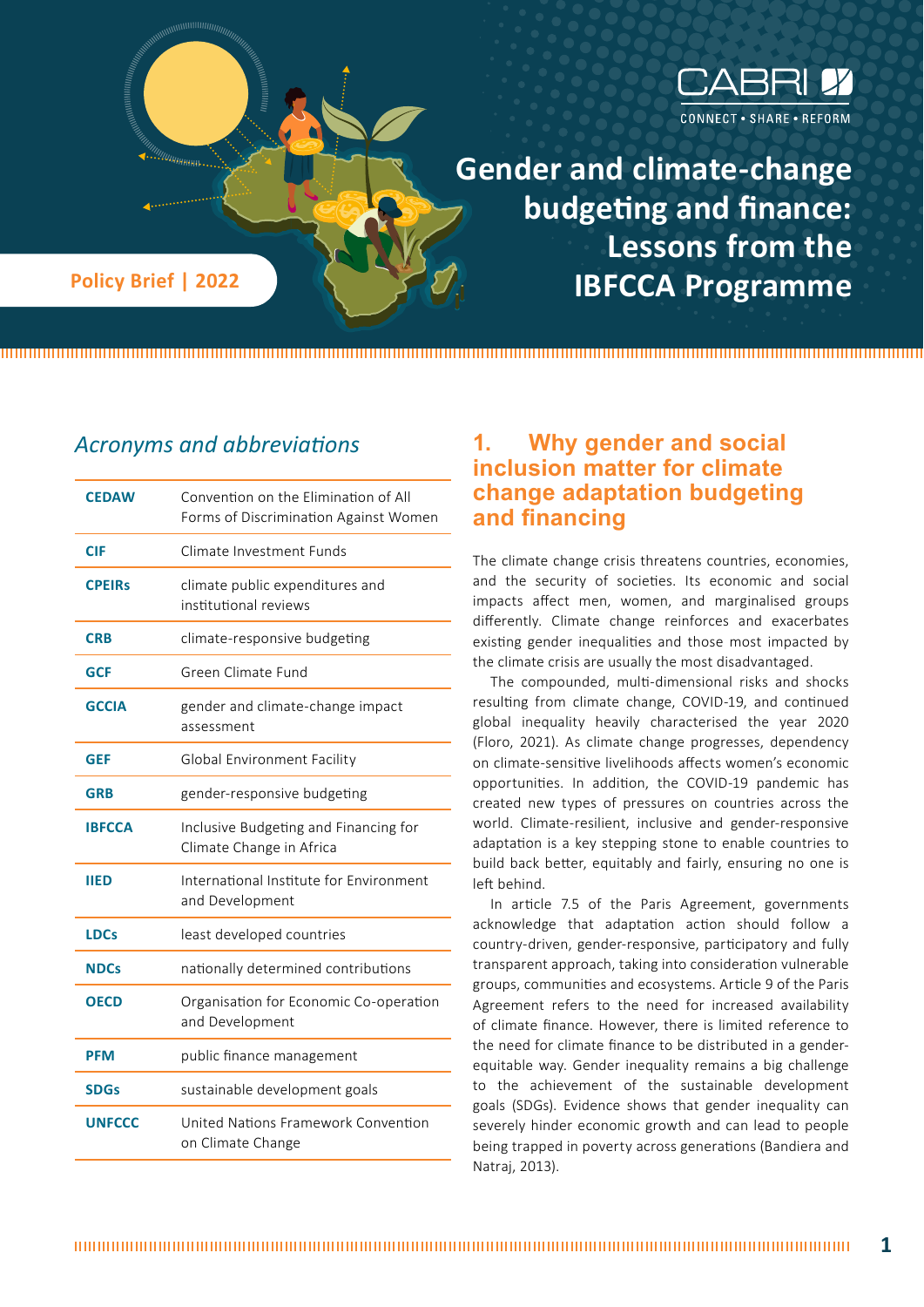The Inclusive Budgeting and Financing for Climate Change in Africa (IBFCCA) programme<sup>1</sup> takes an inclusive, gender-responsive approach to climate change budgeting and financing. Since it began in October 2020, the programme has engaged over 20 African governments on strengthening gender-responsive climate budgeting. This policy brief summarises some of the key learnings from the programme. Section 2 provides an overview of the international frameworks and mechanisms that have been supporting gender-responsive climate budgeting and financing and how this has been translated at the national level. Section 3 details the key entry points for gender-responsive climate budgeting, as well as country experiences with related reforms.

## **2. Inclusion of gender equality in global climate funds: gaps and opportunities for national-level PFM processes**

In important ways, global processes for integrating gender equality into climate financing can inform what should happen at country level, just as national-level examples can equally inform global good practice. Ministries of finance in Africa receive climate funds from global sources related to the UN Framework Convention on Climate Change (UNFCCC), particularly the Global Environment Facility (GEF), the Green Climate Fund (GCF), and Climate Investment Funds (CIF), among others. These usually require the integration of gender equality in funding proposals as a criterion for approval as shown in Box 1.

While global funds have developed instruments and requirements to strengthen governance and operational modalities for the inclusion of gender equality and stakeholder participation, there are still gaps in terms of practice:

- The GEF evaluation found out that among the 157 completed projects, only 38 percent (59 projects) mentioned gender, but did not actually incorporate gender into their activities (GEF, 2017).
- The CIF assessment of funded programmes found that only a limited number of in-country womenand-gender-related groups engaged in adaptation programmes, and that strong national leadership and frameworks to monitor accountability for making progress toward gender equality was lacking. Stakeholders across the board lacked knowledge on the methods for engagement and on gender mainstreaming approaches, and there was inadequate financial allocation and specific budgeting for engagement, including for non-state actors.

A recent International Institute for Environment and Development (IIED) report investigated the feasibility of tracking climate finance to the local level in least developed countries (LDCs) and explored questions that need to be asked in order to understand what progress is being made and to address problems (Soanes et al., 2021). Box 2 shows the gender and inclusion statistics that are not aligned with global and national efforts on gender mainstreaming into climate adaptation programmes.

#### **Box 1: Gender and social inclusion requirements in global climate funding**

- Since the adoption of the GEF Gender Action Plan, the fund's accreditation procedure and related documentation requirements have been upgraded to include proof of the applicant entity's gender-related institutional capacity and related procedures.
- The updated GCF gender policy, adopted in 2019, outlines responsibilities for accredited entities and project-level requirements. The accompanying gender action plan reinforces the accredited entity's responsibility to budget for gender support at the project level.
- The GEF's policy on gender equality, effective as of 2018, applies to all GEF partner agencies, while the gender implementation strategy guides the implementation of the policy with a focus on four priority areas, including increasing partner agencies' capacity and tracking gender equality results.
- The CIF adopted its gender policy in 2018, and it governs gender equality efforts across all CIF activities. The CIF Gender Action Plan – Phase 3 (FY21-24), jointly implemented by the CIF and multilateral development banks, orients greater focus toward technical support to country systems.

Source: GEF, 2017, Adaptation Fund, 2019, CIF, 2018

The primary aim of the programme is to strengthen the links between gender policy, climate-change policy and the budget process.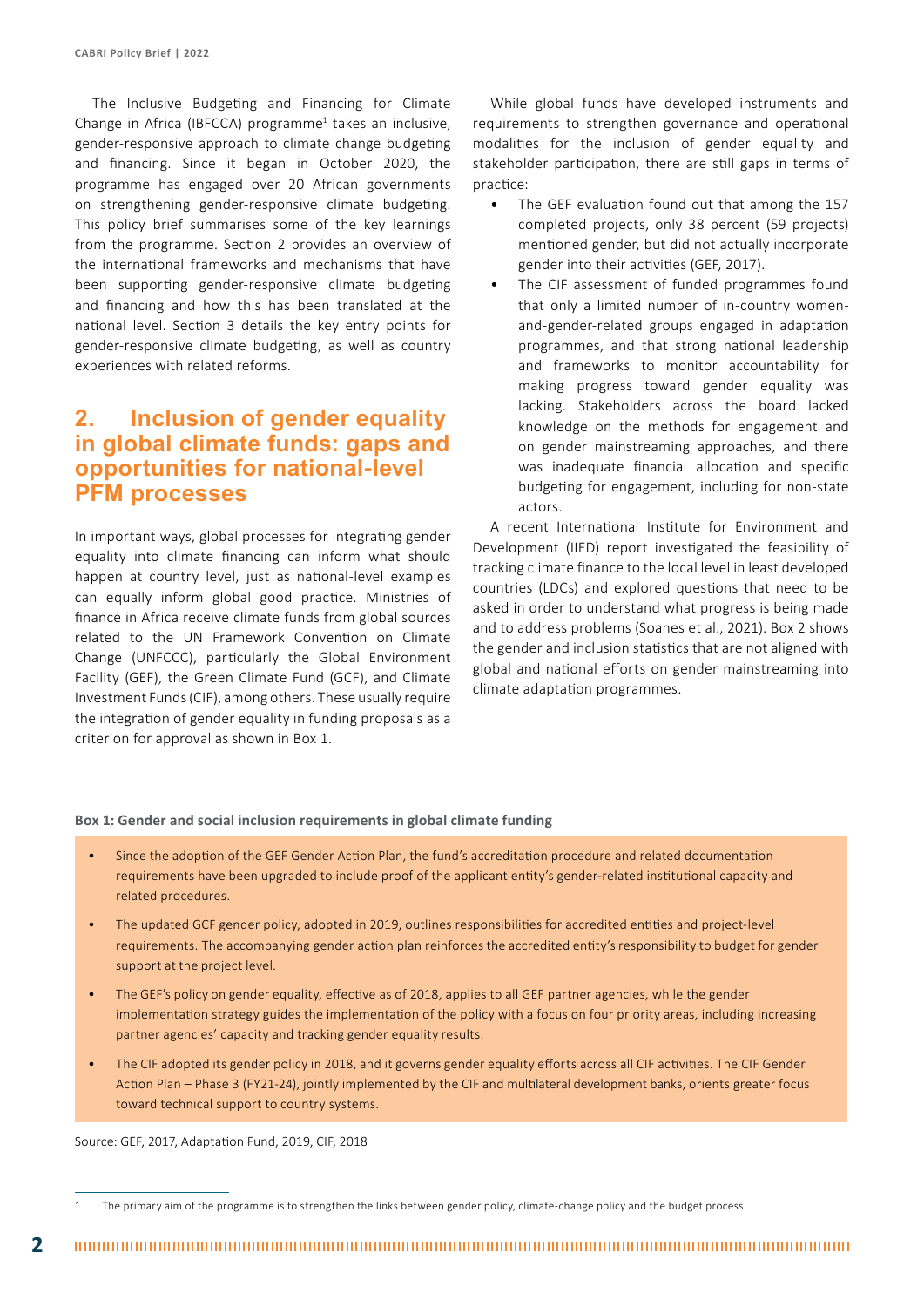#### **Box 2: Tracking gender-related climate finance to the local level in LDCs**

- Less than 3% of verified LDC primary adaptation finance intends to primarily support gender equality, despite the disproportionate climate risks women and girls face.
- Women beneficiaries are mentioned in 57% (US\$3.37 billion) of the US\$5.9 billion verified LDC adaptation finance. For verified primary adaptation finance that seeks to deliver mostly local benefits, this falls to 49% (US\$2.9 billion).
- Reviewing and updating the OECD Rio marker gender equality codes, revealed that less than 3% (US\$158 million) of the US\$5.9 billion is coded as having the primary objective of addressing gender equality.
- Given that women and young girls are disproportionately impacted by climate change, 3% is incredibly low for interventions that address gender equality as their primary objective. This is coupled with poor targeting of disabled people and indigenous peoples.

Source: Soanes et al., 2021

Strengthening public finance management (PFM) systems and integrating gender and climate change at country level would not only address issues of equity and inclusion, but also support the development of bankable proposals for African countries to access global climate funds. Domestic financing will not be sufficient to meet the climate adaptation and mitigation needs of developing countries.2

Accessing international finance for climate change is therefore of vital importance to African countries, which are faced with limited fiscal space and mounting unsustainable debt levels as they recover from the global recession induced by the Covid-19 pandemic (World Bank, 2022). However, finance needs to be channelled through the national budget, as opposed to a project approach. Inclusive budgeting at national level can ensure that international and domestic finance address climate change adaptation/ mitigation and gender inequality, and strengthen coherence between gender and climate. The next section outlines the approaches and tools used to integrate gender and climate change into national budgeting and finance.

## **3. The integration of gender and climate change into national PFM systems**

Making national budgeting more gender and climate responsive will support the more efficient, effective, and equitable use of climate finance. Although experiences across the continent vary, gender and climate-change reforms have largely been implemented separately. Recently, there has been momentum towards a more integrated approach, towards the 'double-mainstreaming'3 of gender and climate change, supported by international frameworks and financing. Drawing on their experience with GRB and CRB, governments have found innovative ways to integrate gender and climate change into their national planning and budgeting processes. This takes into consideration the fact that gender responsiveness can improve the effectiveness of climate finance, and climate responsiveness can improve the effectiveness of gender finance. This section provides an overview of the framework and country-level experience with genderresponsive climate budgeting in Africa.

<sup>2</sup> The annual cost of adaptation in developing countries is estimated to range between a minimum of US\$280 billionto US\$500 billion by 2050. Costs are expected to be higher if 2°C global warming is exceeded (UNEP 2016. The Adaptation Finance Gap Report 2016. Nairobi.

Gender-responsive budgeting (GRB) and climate-responsive budgeting (CRB) refer to the separate mainstreaming of gender and climate change into the budget. Gender-responsive climate budgeting involves reforms to methods and practices across the whole budget cycle to ensure that both gender and climate change are taken into account, also referred to as 'double-mainstreaming'. In many cases, it involves integrating gender concerns into existing CRB practices. It can also include the joint and coordinated integration of both gender and climate change into the budget (CABRI, IBP, IIED & UNDP 2021b. Opportunities for Coordinating the Integration of Gender and Climate Change into Budgeting and Finance. Pretoria.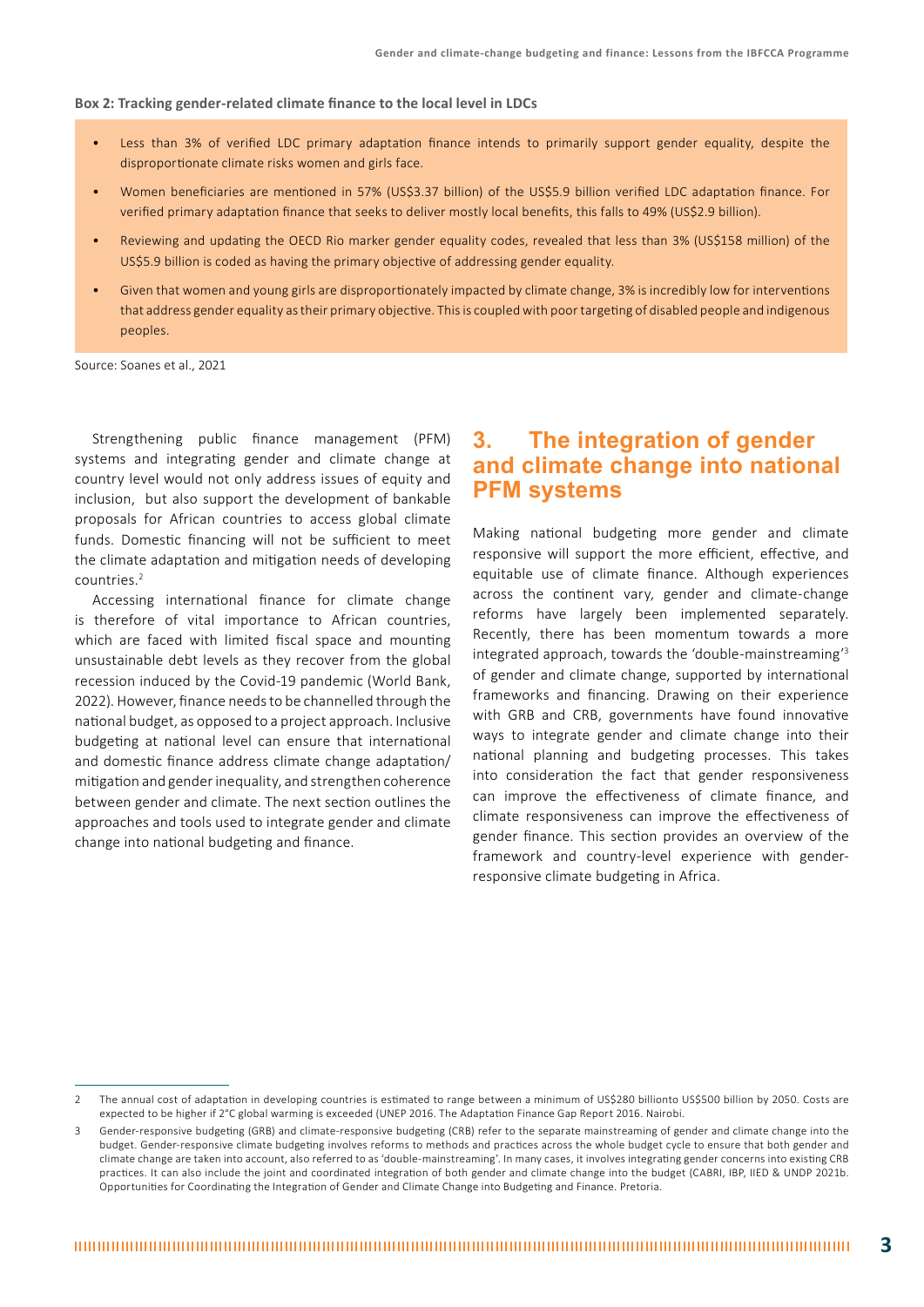## **3.1 Moving towards a more coherent crosssectoral approach: double mainstreaming**

Entry points for gender-responsive climate budgeting are identified in Figure 1. These go beyond the scope of the budget cycle, to include other important PFM interfaces, such as gender and climate-informed fiscal decentralisation, revenue policy, green loans and debt swaps (CABRI et al., 2021b).

The tools used to advance gender-responsive climate budgeting build on the tools used for single mainstreaming of either gender or climate change. Table 1 provides a review of the available tools and the innovations required for gender-responsive climate budgeting. Since there are no established guidelines for many of the integrated 'doublemainstreaming' tools, countries are exploring uncharted waters, with concomitant technical challenges.

#### **Figure 1: Gender-responsive climate budgeting across the full budget cycle**



#### Source: CABRI et al., 2021b

*Note: G&CC refers to gender and climate-change-related initiatives undertaken either separately or jointly; GPERs are gender public expenditures and reviews; CPEIRs are climate public expenditures and institutional reviews; PEFA refers to public expenditure and financial accountability framework; GRPFM refers to gender-responsive public financial management framework; PBB refers to performance-based budgeting; CSOs are civil society organisations.* 

*Making national budgeting more gender and climate responsive will support the more efficient, effective, and equitable use of climate finance*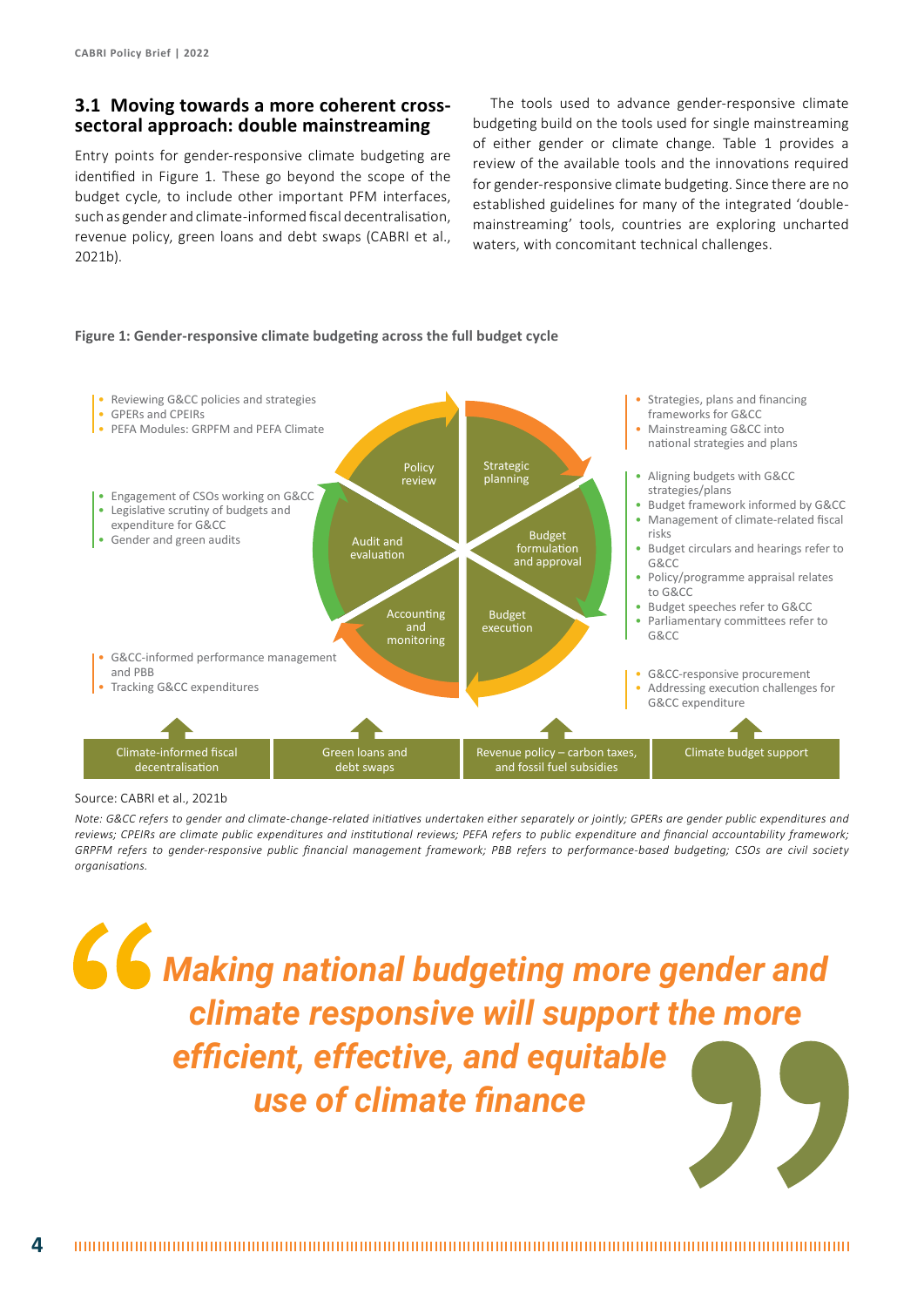| <b>Available tools</b>                                               | <b>Conventional methods</b>                                                                                                                                                                                                                                                                                                              | <b>Gender-responsive climate</b><br>budgeting innovation                                                                                                                                                                                                                    |
|----------------------------------------------------------------------|------------------------------------------------------------------------------------------------------------------------------------------------------------------------------------------------------------------------------------------------------------------------------------------------------------------------------------------|-----------------------------------------------------------------------------------------------------------------------------------------------------------------------------------------------------------------------------------------------------------------------------|
| <b>Strategies</b>                                                    | Separate strategies for gender and climate change,<br>sometimes with financing frameworks.                                                                                                                                                                                                                                               | Gender is integral to and integrated into climate<br>change strategies, with integrated financing<br>frameworks.                                                                                                                                                            |
| <b>Coordinating</b><br><b>institutions</b>                           | Separate coordinating mechanisms (e.g. councils or<br>committees) and/or institutional arrangements (e.g.<br>a gender focal point or a climate focal point with<br>experience and technical expertise on integrating<br>gender and/or climate in their specific scope of<br>work).                                                       | Cross-representation between gender and climate<br>coordination bodies and technical collaboration on<br>focal points for consistency.                                                                                                                                      |
| <b>Impact</b><br>assessment                                          | Gender impact assessment and climate-change<br>impact assessment done separately to improve<br>the design and appraisal of new policies and<br>programmes proposed for funding.                                                                                                                                                          | Gender and climate-change impact assessment<br>(GCCIA) integrates in one tool an assessment of the<br>dynamic intersectional linkages between gender<br>and climate and the implications for outcomes and<br>impact.                                                        |
| <b>Public</b><br>expenditure<br>and institutional<br>reviews (PEIRs) | Climate PEIRs (CPEIRs) classify climate expenditure<br>and trends, and review institutional responsibilities<br>(separate gender PEIRs not currently undertaken).                                                                                                                                                                        | Gender and climate expenditure classified using<br>coherent methods; reporting identifies trends in<br>each and the expenditure that addresses both.                                                                                                                        |
| <b>Budget strategy</b><br>papers and<br><b>circulars</b>             | Line ministries required to demonstrate separate<br>gender and climate impact of budget submissions.                                                                                                                                                                                                                                     | Budget strategy papers and circulars provide<br>guidance to assist line ministries to demonstrate<br>the contribution of their budget submissions to<br>both gender equality and climate resilience and<br>the expected effectiveness of gender and climate<br>expenditure. |
| <b>Budget tagging</b><br>and scoring                                 | Gender budget tagging (GBT) and climate budget<br>tagging (CBT) done separately, using OECD<br>Development Assistance Committee marker<br>principles.                                                                                                                                                                                    | Undertaking both GBT and CBT simultaneously<br>ensures consistent approaches, builds awareness<br>and highlights the expenditure that is in greatest<br>need for GCCIA.                                                                                                     |
| <b>Innovative</b><br>funding                                         | New climate-funding mechanisms include green<br>bonds, debt swaps, ethical investment and other<br>incentives for financial sector engagement. Little<br>equivalent experience with gender financing beyond<br>increasing investment and awareness for investing<br>in women, and women-led solutions, entrepreneurs,<br>and businesses. | Possibilities for including gender concerns in<br>innovative climate funding (e.g. appealing to<br>corporate social responsibility) and also evidence<br>for more effective and safer investment through<br>women-led, more diverse programming.                            |
| <b>Citizen budgets</b>                                               | Citizen budgets present budgets in accessible<br>formats to improve consultative input, public<br>awareness and debate. Can span the whole budget<br>or focus on specific issues, such as gender and<br>climate change.                                                                                                                  | A gender and climate citizen budget would illustrate<br>how the budget is addressing both gender and<br>climate change across different sectors and highlight<br>the linkages between the two. Not yet done.                                                                |
| <b>Accountability</b><br>and transparency                            | Citizens' budget can facilitate the engagement of<br>accountability actors (e.g. parliaments, audit bodies,<br>civil society and media) who may then facilitate<br>public debate and scrutiny.                                                                                                                                           | Engaging accountability actors in both gender<br>and climate change would raise awareness of the<br>linkages and improve scrutiny of whether planned<br>spending is being delivered and results achieved.                                                                   |

#### **Table 1: Key double mainstreaming tools used for gender-responsive climate budgeting**

*Note: The list should be viewed as possible options a country could pursue to strengthen gender-responsive climate budgeting based on their PFM systems and country-specific contexts.*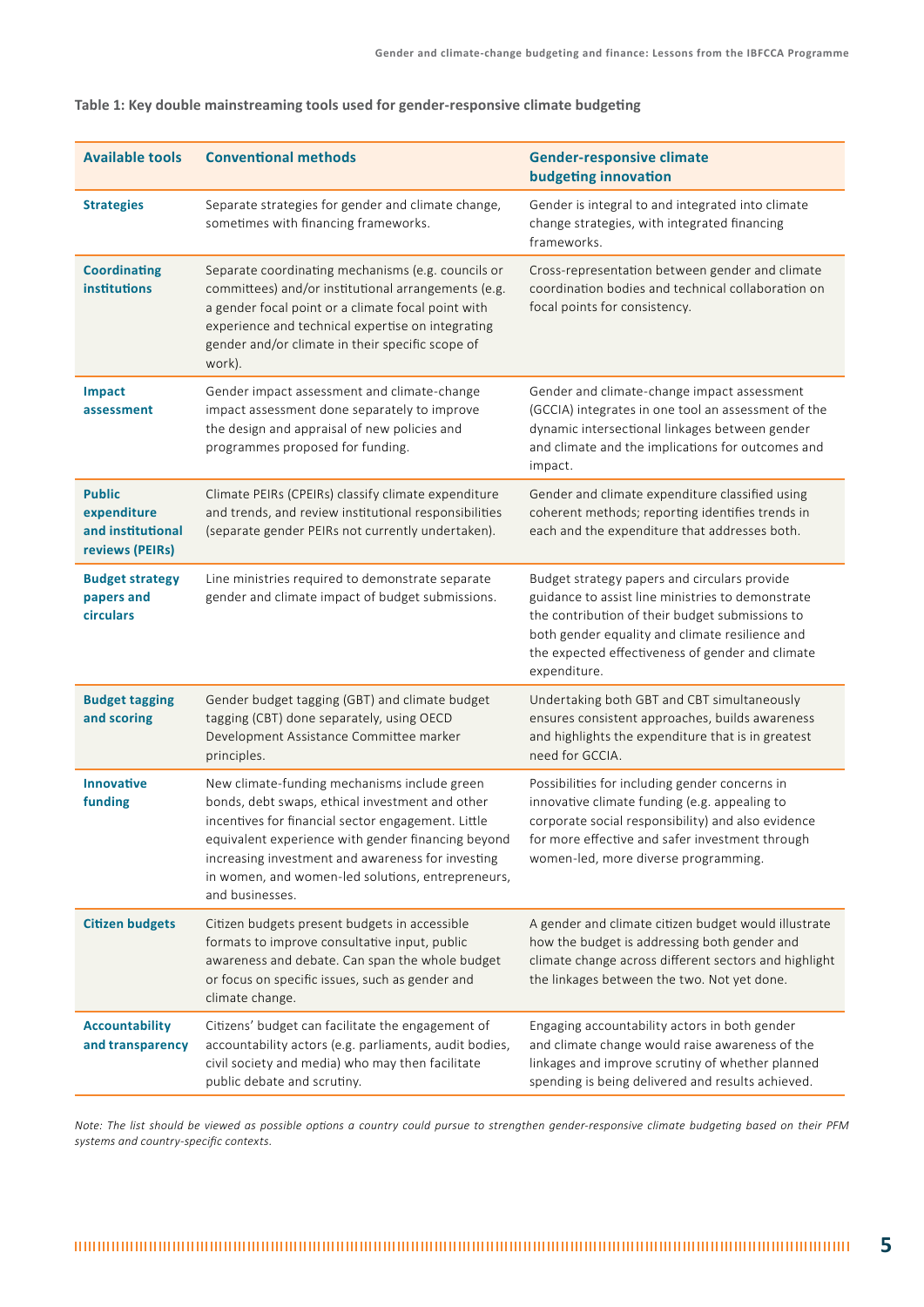### **3.2 Country-level experience with genderresponsive climate budgeting in Africa**

As this is still a relatively new and emerging area, genderresponsive budgeting reforms to date have focused on strategic planning and budget formulation.

**Strategic planning:** Several countries now have policies that advocate gender mainstreaming within their national climate efforts, albeit in different ways and with varying degrees of success. Countries leading in related reforms include Nigeria, Eswatini and Rwanda, who have introduced joint gender and climate-change strategies and plans that are aligned with international frameworks, including the UNFCCC Gender Action Plan. Nigeria's action plan on gender and climate change is outlined in Box 3.

**Box 3: Linking international and national frameworks: Nigeria's National Action Plan on Gender and Climate Change**

In line with the international Gender Action Plan of the UNFCCC, which aims to promote gender-responsive climate policy and the full, equal, and meaningful participation of women, Nigeria developed a National Action Plan on Gender and Climate Change. Led by the Ministry of Environment, the action plan focuses on effective strategies for integrating gender into the implementation of national climate change initiatives, including the NDCs and Nigeria's Economic Recovery and Growth Plan. Priority sectors covered by the action plan include agriculture, forestry and land use; food security and health; energy and transport; waste management; and water and sanitation. An implementation strategy was developed to ensure that the actions identified in the blueprint action plan are integrated into dayto-day operations and decision-making processes of implementing entities.

Source: Nigeria Federal Ministry of Environment, 2020

Gender-responsive climate budgeting often focuses on integrating gender into climate change policies and plans. Eswatini's approach goes beyond this by integrating climate change into their gender policies and plans. In 2019, Eswatini began a process to review their 2010 national gender policy. The new 2020–2030 gender policy embraces the SDGs, the African Union Agenda 2063 and other gender equality advancement conventions and protocols such as CEDAW, the Beijing Declaration and Platform for Action and the UNFCCC Gender Action Plan.

The draft policy includes a section on the environment, natural resources and climate change, in which the government commits to ensuring that environmental and climate change policies, programmes, and action plans consider gender-related issues in terms of access, control, benefits and management of natural resources. It also commits to providing education, training, and capacity building on the intersections between gender and climate change.

In Rwanda, the 2021 revised national gender policy demands that gender is mainstreamed across all sectors, including the environment and climate change. The 2019 environment and climate change policy includes gender mainstreaming.

**Budget formulation:** In addition to integrating gender and climate change into their national planning processes, Rwanda's Ministry of Finance and Economic Planning has developed tools to ensure that gender and climate change are included in budget formulation. The planning and budget call circular provides guidelines for the inclusion of gender and climate change in the plans and programmes of ministries and agencies. Since 2013, Rwanda has issued gender budget statements. From 2022/23, this will be complemented by the environment and climate change budget statement, which will include climate change and gender related interventions. Related reforms have contributed to the increase in the national budget's allocation to the environment, climate change and gender – from 0.4% in 2009 to 4.6% in 2020 (Rwanda Ministry of Finance and Economic Planning, 2021) .

Since 2014, Uganda's Ministry of Finance, Planning and Economic Development has issued guidelines for the inclusion of programmes that promote gender equality. Through separate annexes to its budget call circular, the ministry provides instructions for how sectors are to report on their plans. Recently, Uganda has mandated the inclusion of the environment and gender in all programmes.

Another key component of budget formulation includes gender and climate-change impact appraisal (GCCIA). Although countries have had limited experience with this, it can improve the design and appraisal of new programmes, allowing the prioritisation of programmes that contribute to both gender equality and climate mitigation or adaptation, thus increasing the effectiveness of both. The IBFCCA programme therefore piloted a new GCCIA method, which builds on the methods for climate change impact assessment. Box 4 details the experience of Benin, highlighting some of the technical challenges faced when piloting a joint gender and climate-change impact appraisal method.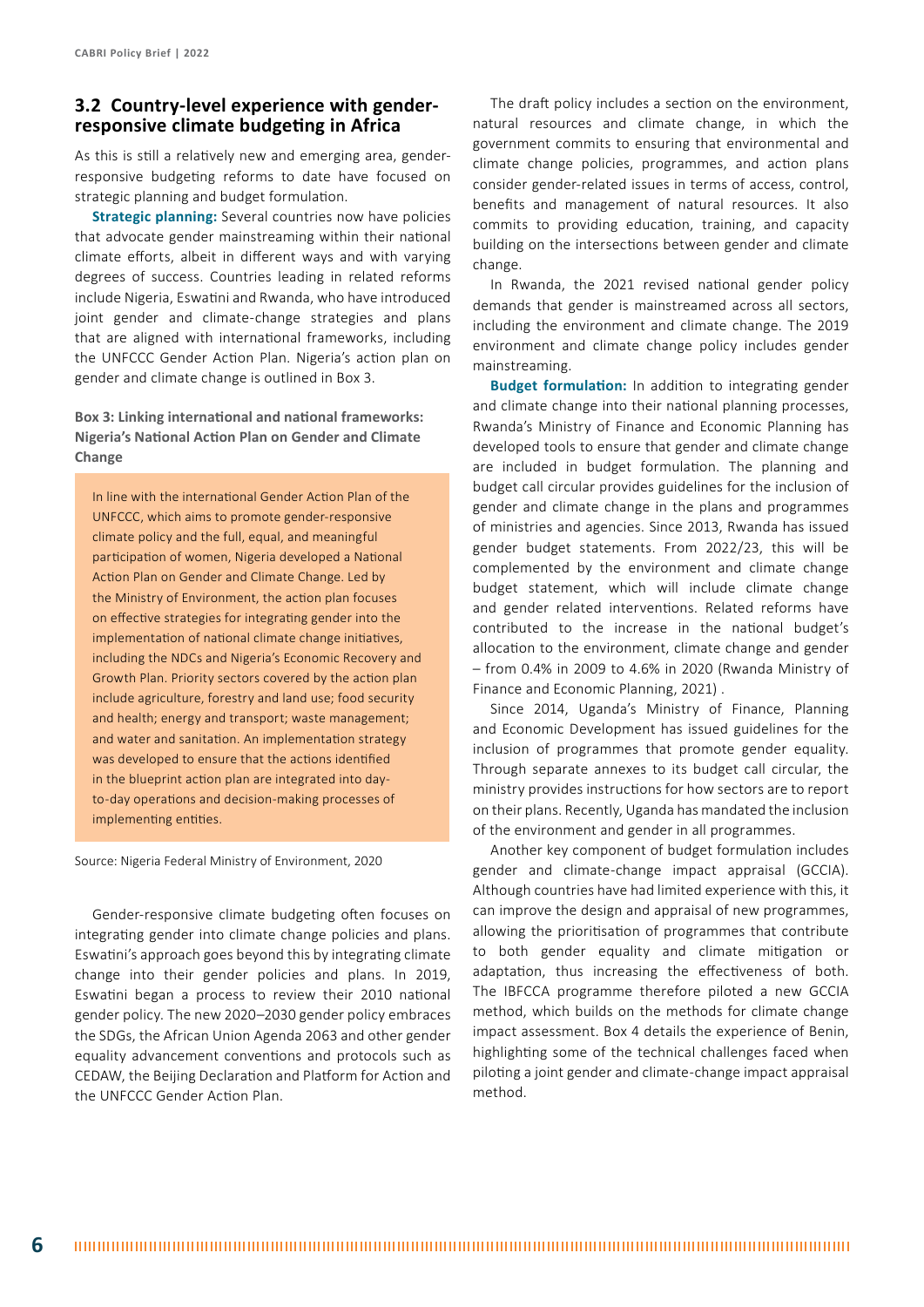#### **Box 4: Gender and climate-change impact appraisal piloting in Benin**

The objective of the GCCIA was to provide a framework for debate about the nature of climate change and gender benefits arising from a programme of expenditure, and to compare the importance of these benefits with routine development benefits. It made use of a scoring method which combines elements of multi-criteria analysis and cost-benefit analysis.

The GCCIA method was applied to two programmes in Benin: one in the agriculture sector and one in the energy sector. The assessment results showed that taking gender and climate change into consideration can increase the component benefits of a programme. The assessment for the agriculture programme indicated that taking climate change into account results in changes to benefits of about 26 percent, while taking gender into account changes benefits by 30 percent. For the energy programme, the changes in benefits were estimated at about 11 percent for climate change and 27 percent for gender.

The government of Benin found the method useful, with the potential to be rolled out across all programmes. However, the pilot highlighted some technical challenges with the assessment methods, including:

- Where the OECD Rio markers are not used, there is difficulty in assigning scores. For example, officials using the GCCIA method in Benin identified the need for more flexibility in the scale used to apply scores, in order to achieve more precise results.
- The lack of guidelines for applying the GCCIA assessment methods leaves it open to interpretation, which at times may be challenging, resulting in inconsistency issues, especially where indicators and targets are not set from the start.
- Some of the methods are not participatory and are heavily dependent on expert opinion from different disciplines and therefore require strong coordination between the finance, gender, climate change and relevant sector ministry officials.

Source: CABRI, 2021

**Accounting and monitoring:** Gender and climate budget tagging can help to provide comprehensive data on gender and climate-change relevant public expenditure, enabling governments to prioritise related investments. Although climate-responsive budgeting reforms and gender-responsive budgeting reforms have focused on expenditure budget tracking, at present there is no joint gender and climate budget-tagging system. The Gambia is in the preliminary phase of designing a joint gender and climate budget-tagging system. In South Africa, the National Treasury is considering how its gender budgettagging and climate budget-tagging projects might be integrated to deliver better information. Thus far the two reform processes have been implemented separately.

**Audit and evaluation:** Double-mainstreaming and related gender and climate finance accountability are nascent in most African countries. Gender and climatechange accountability and transparency can help to ensure that resources reach those that are most vulnerable and most affected by climate change. However, the lack of information and underdeveloped capacities, including weak PFM systems, has hindered climate accountability. Climate accountability landscape assessments done in Ghana and Uganda found that both countries made insufficient efforts to ensure that women and vulnerable groups participate in the budget process. In Ghana, although efforts were made at local metropolitan, municipal and district assemblies to engage women and vulnerable groups,<sup>4</sup> the low capacities

of these groups hindered their full participation in the process (CABRI et al., 2021a).

The implementation phase of the IBFCCA programme will aim to work closely with accountability actors to strengthen the gender and climate accountability ecosystem. This includes engagement with governments, parliamentarians, supreme audit institutions and civil society organisations.

Country experience on the continent highlights that although climate-responsive budgeting is technically challenging for governments given the lack of clear guidelines, innovative 'double-mainstreaming' approaches have emerged. These approaches were found to be functional in different country contexts.

# **4. Key lessons**

Gender and climate change are two cross-sectoral priorities which are essential to achieving the SDGs. Although genderresponsive climate budgeting reforms on the continent are just getting started, the following lessons<sup>5</sup> can be drawn and used to inform future reforms:

Strengthening PFM systems is central to improved gender-responsive climate budgeting. Related reforms should therefore not be done in isolation from broader PFM reforms. Successful reforms have responded to country needs and have been implemented in a gradual and iterative manner.

<sup>4</sup> Vulnerable groups included people with disabilities and people living in remote areas.

These lessons are drawn from the inception phase of the IBFCCA programme, through its work with governments supporting the development of research, peer learning and exchange, capacity building, in-country technical assistance and climate awareness raising.